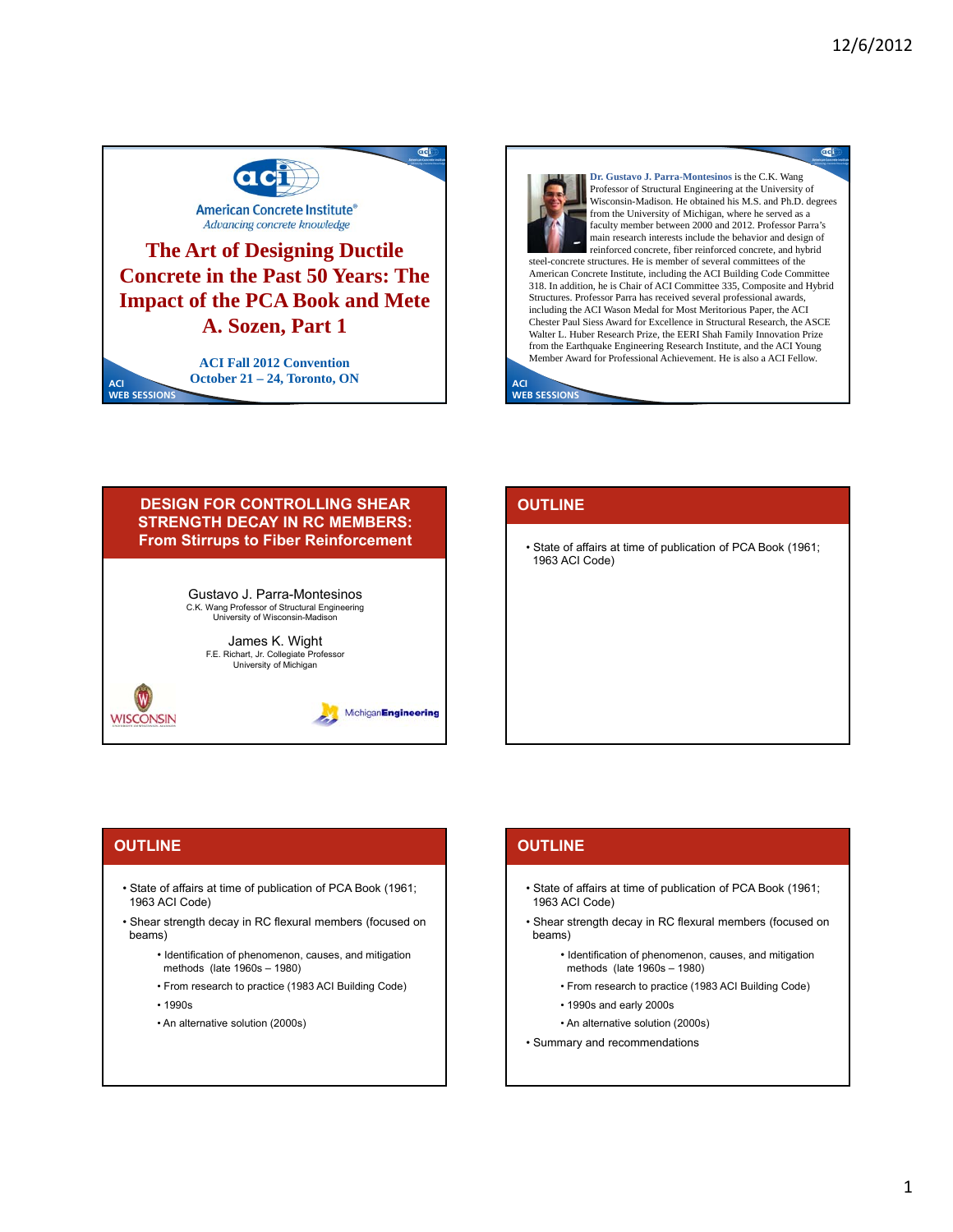



#### **1961 – PCA Book**

Shear design (beams):

- No decay of shear resistance recognized (no data available yet). However, peak shear stress limited to  $6\sqrt{f'_c}$
- Need for confinement reinforcement identified

Within 4*d* from support:

 $(A_v)_{min} = 0.15\rho b_w s$ 

$$
s\leq d/2
$$

Within 2*d* from support:

Closed ties with 135° hooks at  $s_{max} = min(d/2, 16\phi_b, 12 in)$ 

**1963 ACI Building Code**  
\nShear design (neglecting 
$$
\phi
$$
 factor):  
\n
$$
v_u = \frac{V_u}{b_w d} \le 10\sqrt{f_c'}
$$
\n
$$
v_n = v_c + v_s
$$
\n
$$
v_c = 1.9\sqrt{f_c'} + 2500\rho_w \frac{Vd}{M} \le 3.5\sqrt{f_c'}
$$
\n
$$
v_s = \frac{A_v f_y}{b_w s}
$$

#### **1963 ACI Building Code**



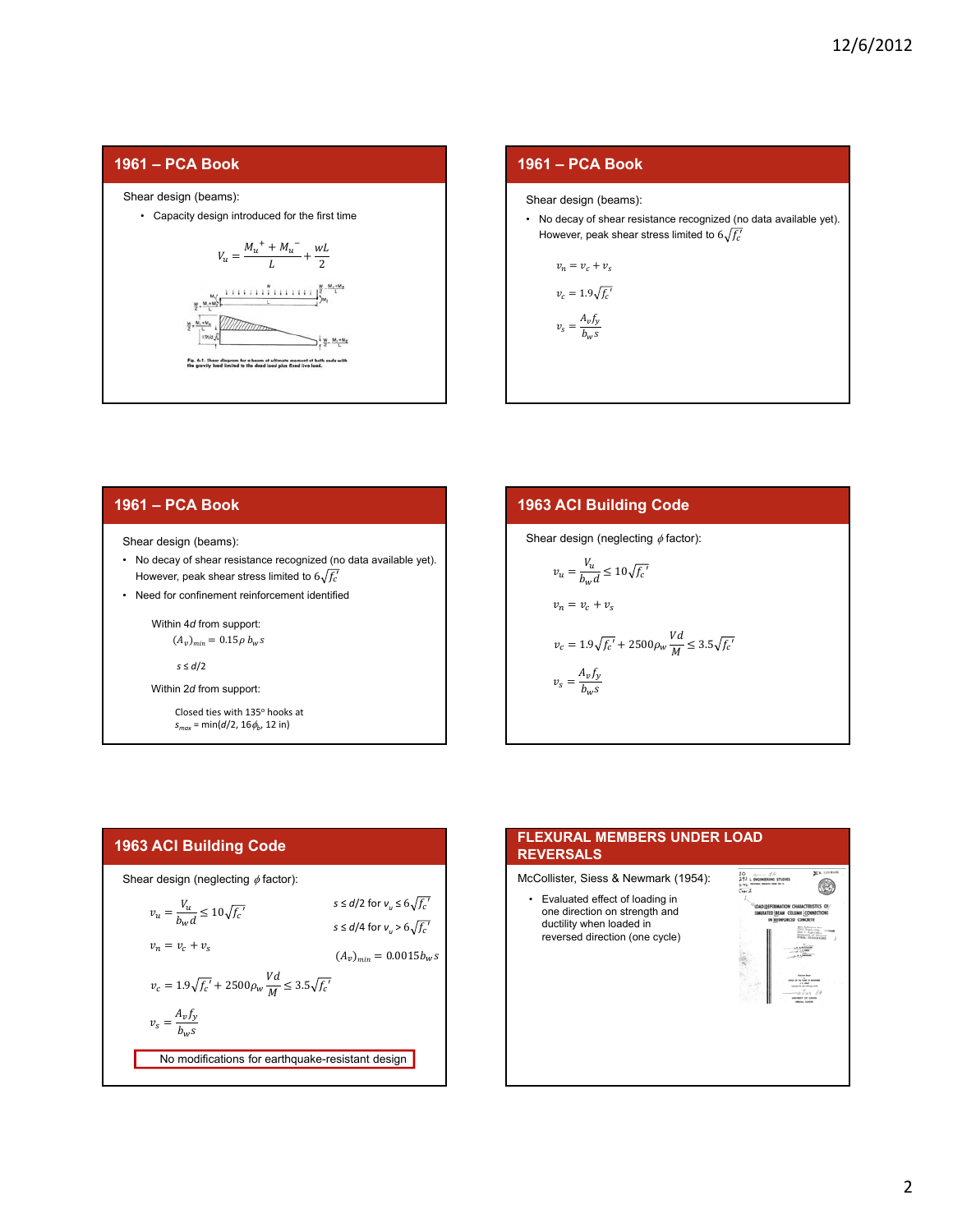McCollister, Siess & Newmark (1954):

- Evaluated effect of loading in one direction on strength and ductility when loaded in reversed direction (one cycle)
- Sufficient transverse reinforcement to prevent shear failures

| <b>N. S. SEVRATE</b><br><b>JOINS</b><br>m ru                                                                                        |
|-------------------------------------------------------------------------------------------------------------------------------------|
| LOAD/DEFORMATION CHARACTERISTICS OF                                                                                                 |
| SIMULATED BEAM COLUMN CONNECTIONS<br>IN REINFORCED CONCRETE                                                                         |
| Brita Balletecow Boon<br>THE Pain city.<br><b>Bills 4 - Rush Lisby</b><br><b>Screening of Hinneys</b><br><b>TAN. Illinois statt</b> |
| <b>A. A. Adams</b><br>be use cars and link                                                                                          |
|                                                                                                                                     |

#### **FLEXURAL MEMBERS UNDER LOAD REVERSALS** y, McCollister, Siess & Newmark (1954): @ • Evaluated effect of loading in one direction on strength and ductility when loaded in reversed direction (one cycle) **START** • Sufficient transverse reinforcement to prevent shear failures  $-1.47$ • First use of  $V_c = 0$ ? The spacing was either 4 or 6 in. and was chosen so that the stirrups would be capable of carrying all of the predicted maximum shear force at a unit stress not in excess of their yield point.

#### **FLEXURAL MEMBERS UNDER LOAD REVERSALS**

#### Burns & Siess (1962; 1966):

- Likely first comprehensive research on behavior of RC flexural members under load reversals
- Shear failures prevented  $(V_c = 0)$
- Low shear stresses  $(v_u \leq 3\sqrt{f_c'})$



## **FLEXURAL MEMBERS UNDER LOAD REVERSALS**



#### **FLEXURAL MEMBERS UNDER LOAD REVERSALS**

- Brown & Jirsa (1970; 1971):
- Shear strength decay phenomenon explicitly recognized



#### **FLEXURAL MEMBERS UNDER LOAD REVERSALS**

#### Brown & Jirsa (1970;1971):

*"…shear was the major factor governing behavior. The apparent shear failure was produced by abrasion over a surface formed by a combination of diagonal tension cracks and nearly vertical flexural tension cracks resulting from load reversals."*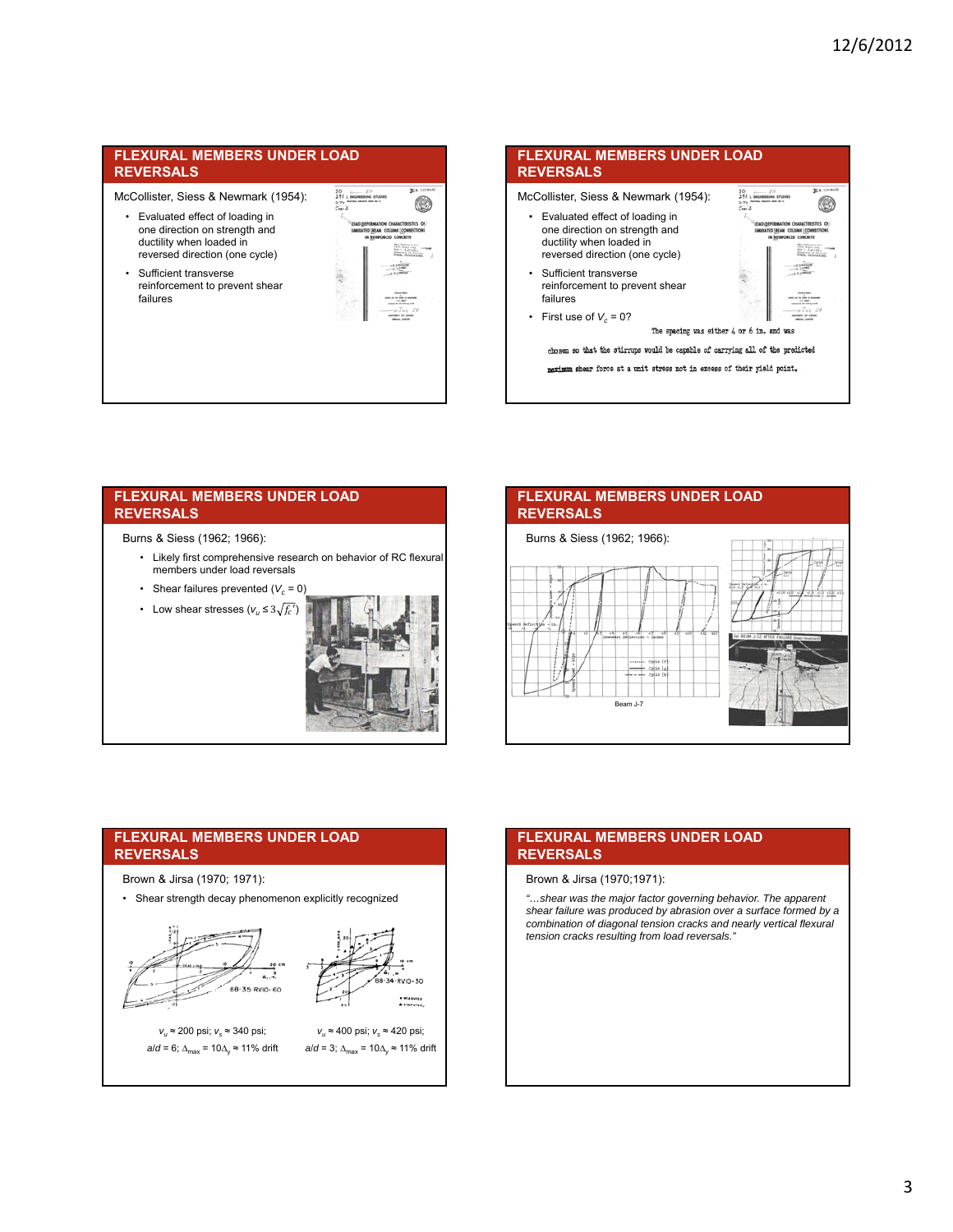Brown & Jirsa (1970;1971):

*"…shear was the major factor governing behavior. The apparent shear failure was produced by abrasion over a surface formed by a combination of diagonal tension cracks and nearly vertical flexural tension cracks resulting from load reversals."*

*"…higher deflection limits…reduced the number of cycles to failure…"*

#### **FLEXURAL MEMBERS UNDER LOAD REVERSALS**

Brown & Jirsa (1970;1971):

*"…shear was the major factor governing behavior. The apparent shear failure was produced by abrasion over a surface formed by a combination of diagonal tension cracks and nearly vertical flexural tension cracks resulting from load reversals."*

*"…higher deflection limits…reduced the number of cycles to failure…"*

*"Reducing the stirrup spacing increased significantly the number of cycles to failure…"*

#### **FLEXURAL MEMBERS UNDER LOAD REVERSALS**

Brown & Jirsa (1970;1971):

*"…shear was the major factor governing behavior. The apparent shear failure was produced by abrasion over a surface formed by a combination of diagonal tension cracks and nearly vertical flexural tension cracks resulting from load reversals."*

*"…higher deflection limits…reduced the number of cycles to failure…"*

*"Reducing the stirrup spacing increased significantly the number of cycles to failure…"*

*"Reduction of the shear span…resulted in failure in fewer cycles."*

#### **FLEXURAL MEMBERS UNDER LOAD REVERSALS**

Wight & Sozen (1973; 1975):

- Effect of axial load on shear strength decay evaluated
	- *"…decay in shear strength is less in elements with higher axial loads, everything else being equal"*

#### **FLEXURAL MEMBERS UNDER LOAD REVERSALS**

#### Wight & Sozen (1973; 1975):

- Effect of axial load on shear strength decay evaluated *"…decay in shear strength is less in elements with higher axial loads, everything else being equal"*
- Evaluation of change in shear resisting mechanisms



### **FLEXURAL MEMBERS UNDER LOAD REVERSALS**

Wight & Sozen (1973; 1975):

• Effect of axial load on shear strength decay evaluated *"…decay in shear strength is less in elements with higher axial loads, everything else being equal"*



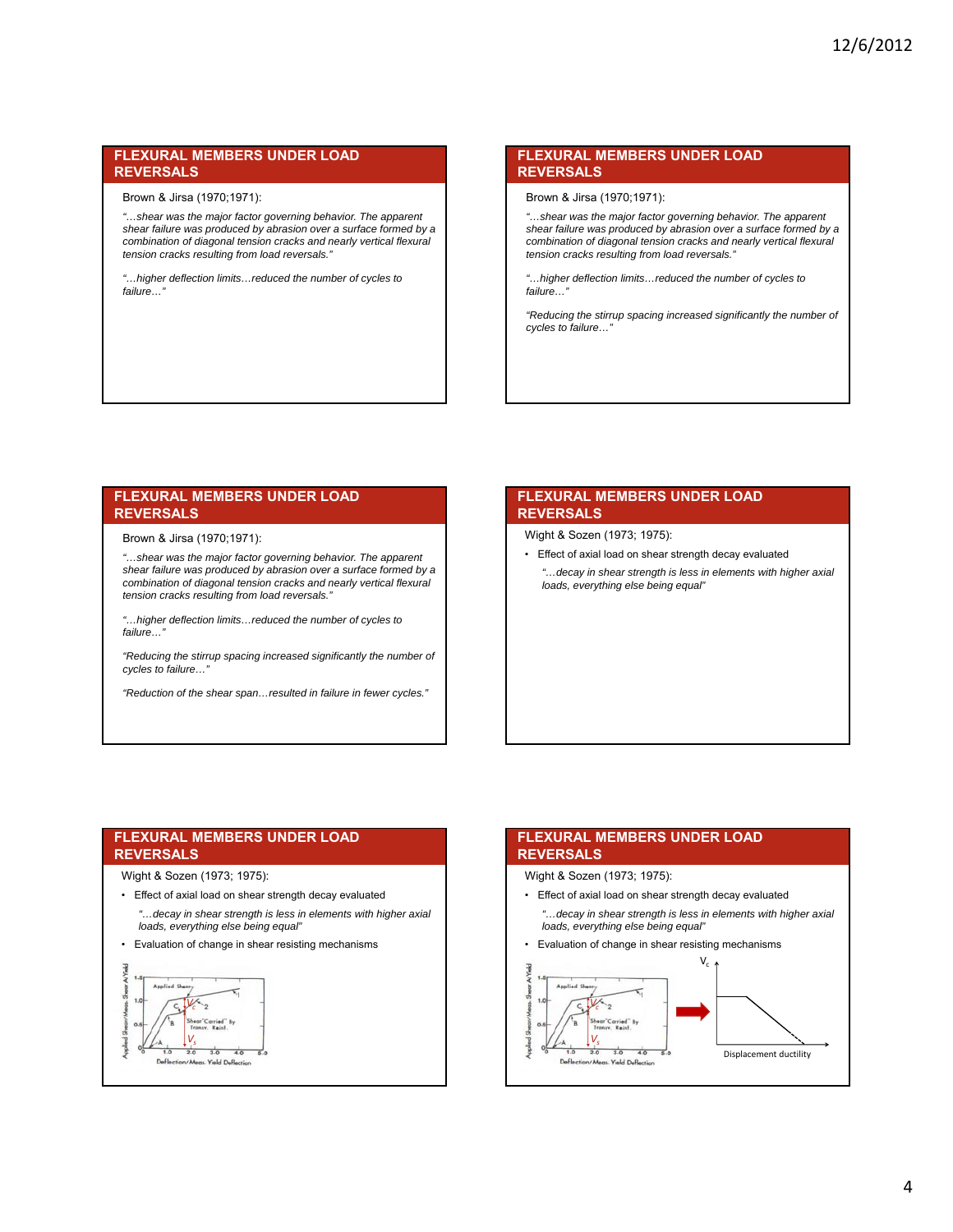#### Wight & Sozen (1973; 1975):

*"As this process [increase in permanent strain of stirrups] is repeated, the concrete section, which must ultimately provide the compressive thrust, becomes distorted. As a result, the shear strength decays."*



#### **FLEXURAL MEMBERS UNDER LOAD REVERSALS**

#### Wight & Sozen (1973; 1975):

*"…if reinforced concrete elements are designed to resist earthquake effects by energy dissipation in the inelastic range, the transverse reinforcement must be designed to carry the entire shear."*

#### **FLEXURAL MEMBERS UNDER LOAD REVERSALS**

#### Wight & Sozen (1973; 1975):

*"…if reinforced concrete elements are designed to resist earthquake effects by energy dissipation in the inelastic range, the transverse reinforcement must be designed to carry the entire shear."*

*"…the use of closely spaced stirrups that are designed to carry all of the shear does not necessarily prevent shear failures…"*

#### **FLEXURAL MEMBERS UNDER LOAD REVERSALS**

#### Wight & Sozen (1973; 1975):

*"…if reinforced concrete elements are designed to resist earthquake effects by energy dissipation in the inelastic range, the transverse reinforcement must be designed to carry the entire shear."*

*"…the use of closely spaced stirrups that are designed to carry all of the shear does not necessarily prevent shear failures…"*

*"…spacing of the stirrups should not exceed one-fourth of the effective depth."*

#### **FLEXURAL MEMBERS UNDER LOAD REVERSALS**

#### Popov, Bertero & Krawinkler (1972):

• Evaluated behavior of three RC beams under large shear reversals  $(v_u \approx 6\sqrt{f_c}^{\prime\prime}$ )

#### **FLEXURAL MEMBERS UNDER LOAD REVERSALS**

Popov, Bertero & Krawinkler (1972):

- Evaluated behavior of three RC beams under large shear reversals ( $v_u \approx 6\sqrt{f_c'}$ )
- Degradation of shear resistance attributed to:
	- Deterioration of bond between stirrups and concrete
	- Loss of aggregate interlocking due to abrasion of cracked surfaces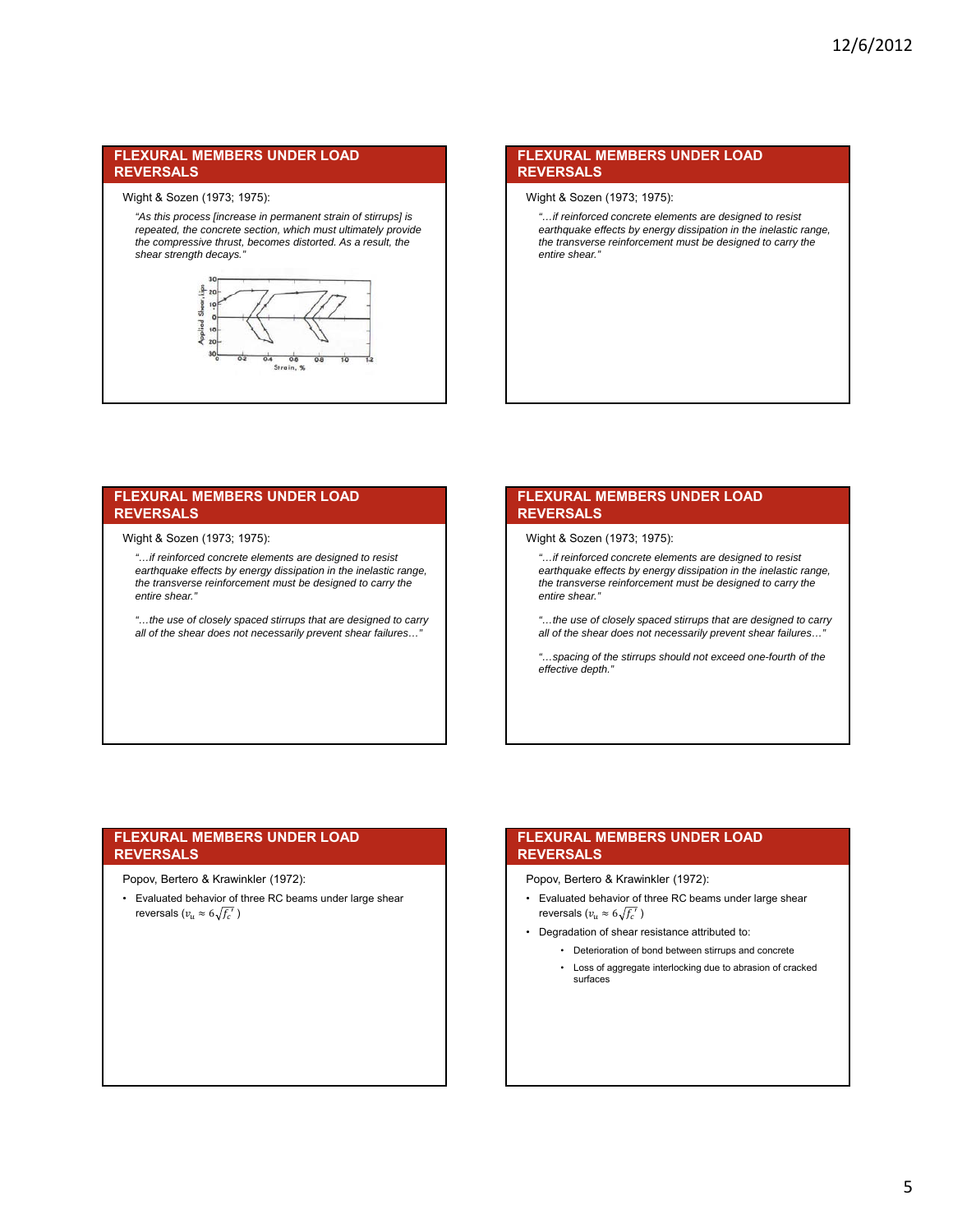Popov, Bertero & Krawinkler (1972):

- Evaluated behavior of three RC beams under large shear reversals ( $v_u \approx 6 \sqrt{f_c'}$ )
- Degradation of shear resistance attributed to:
	- Deterioration of bond between stirrups and concrete
	- Loss of aggregate interlocking due to abrasion of cracked surfaces

*"…it appears to be advisable to neglect the shear resistance of the concrete, Vc, in the shear design of flexural members subjected to load reversals."*

#### **FLEXURAL MEMBERS UNDER LOAD REVERSALS**

Scribner & Wight (1978; 1980):

• Evaluated effect of shear stress level and presence of intermediate longitudinal reinforcement on shear strength decay

#### **FLEXURAL MEMBERS UNDER LOAD REVERSALS**

Scribner & Wight (1978; 1980):

• Intermediate reinforcement (*Ai* ≈ 0.25*As*) was found most effective in members subjected to shear stresses between 3 and  $6\sqrt{f_c'}$ 





*without intermediate bars*   $v_u = 3\sqrt{f_c'}$ ;  $v_s = 3\sqrt{f_c'}$ 



 $v_u = 3.5 \sqrt{f_c'}$ ;  $v_s = 3 \sqrt{f_c'}$ 

## **ACI BUILDING CODE**

1983 ACI Code first to recognize shear strength decay in flexural members

•  $V_c = 0$  (beams)

## **ACI BUILDING CODE**

1983 ACI Code first to recognize shear strength decay in flexural members

- $\cdot$   $V_c = 0$  (beams)
- *Vu* based on member reaching expected moment capacity

## **ACI BUILDING CODE**

1983 ACI Code first to recognize shear strength decay in flexural members

- $\cdot$  *V<sub>c</sub>* = 0 (beams)
- *Vu* based on member reaching expected moment capacity
- Hoops required over 2*h* from support
	- $s_{max} = min(d/4; 8(d_b)_{long}; 24(d_b)_{hoop}; 12 in)$
	- Every other longitudinal bar in outermost layers must be supported as for columns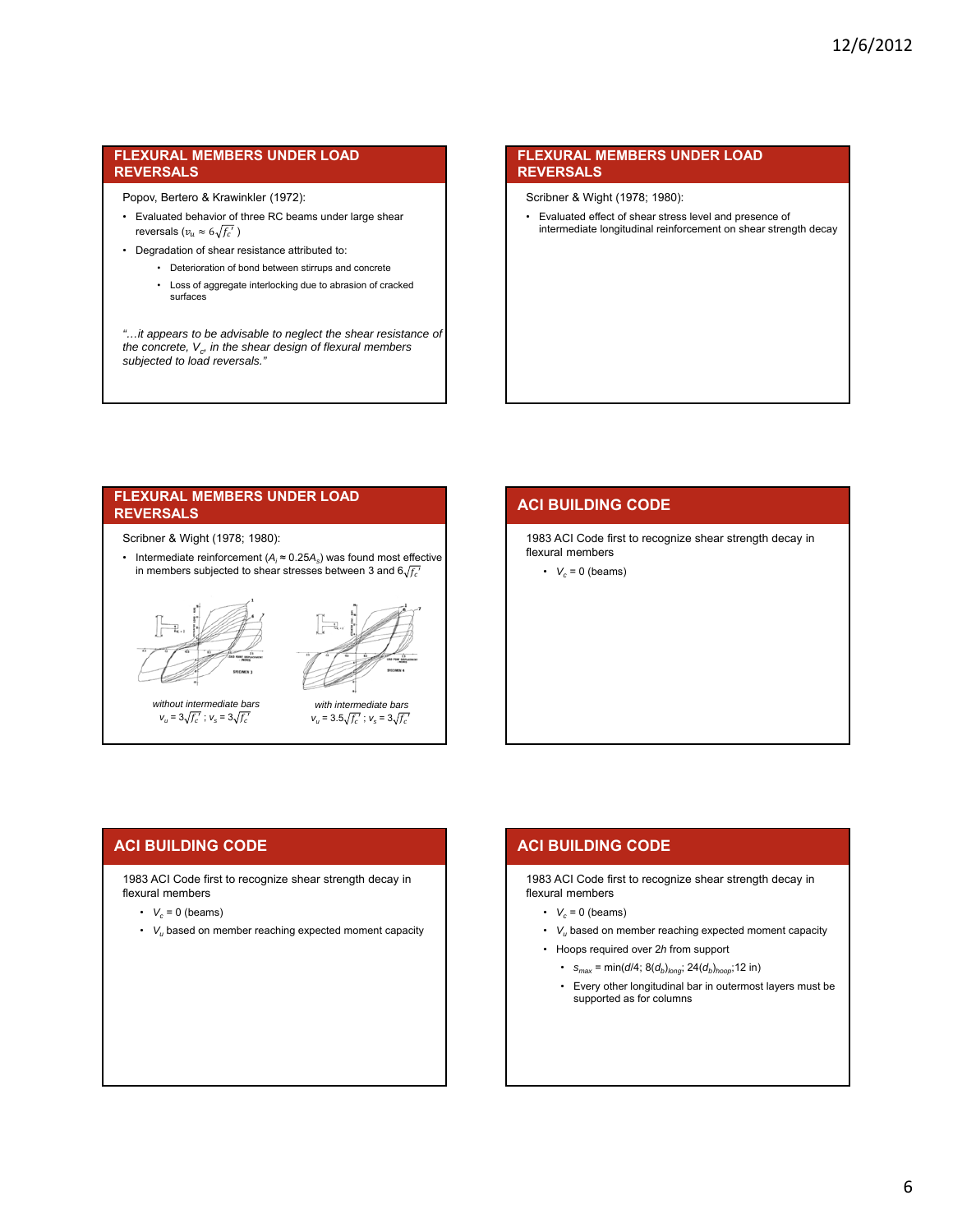### **ACI BUILDING CODE**

1983 ACI Code first to recognize shear strength decay in flexural members

- $V_c = 0$  (beams)
- *Vu* based on member reaching expected moment capacity
- Hoops required over 2*h* from support
	- $s_{max} = min(d/4; 8(d_b)_{long}; 24(d_b)_{hoop}; 12 in)$
	- Every other longitudinal bar in outermost layers must be supported as for columns

These provisions have remained unchanged, except for the maximum allowed spacing, which was modified in 2011

•  $s_{max} = min(d/4; 6(d_b)_{long}; 24(d_b)_{hoop}; 6 in)$ 

### **ACI BUILDING CODE**

• Provisions in ACI Building Code are minimum requirements

### **ACI BUILDING CODE**

- Provisions in ACI Building Code are minimum requirements
- If you want to stay out of trouble

### **ACI BUILDING CODE**

- Provisions in ACI Building Code are minimum requirements
- If you want to stay out of trouble

## **KEEP SHEAR STRESSES LOW**

### **ACI BUILDING CODE**

- Provisions in ACI Building Code are minimum requirements
- If you want to stay out of trouble

## **KEEP SHEAR STRESSES LOW**

• If possible, keep  $v_u \leq 3\sqrt{f_c'}$ 

### **ACI BUILDING CODE**

- Provisions in ACI Building Code are minimum requirements
- If you want to stay out of trouble

## **KEEP SHEAR STRESSES LOW**

- If possible, keep  $v_u \leq 3\sqrt{f_c'}$
- For  $3\sqrt{f_c'} \le v_u \le 6\sqrt{f_c'}$ , use intermediate longitudinal reinforcement (also enhances joint behavior)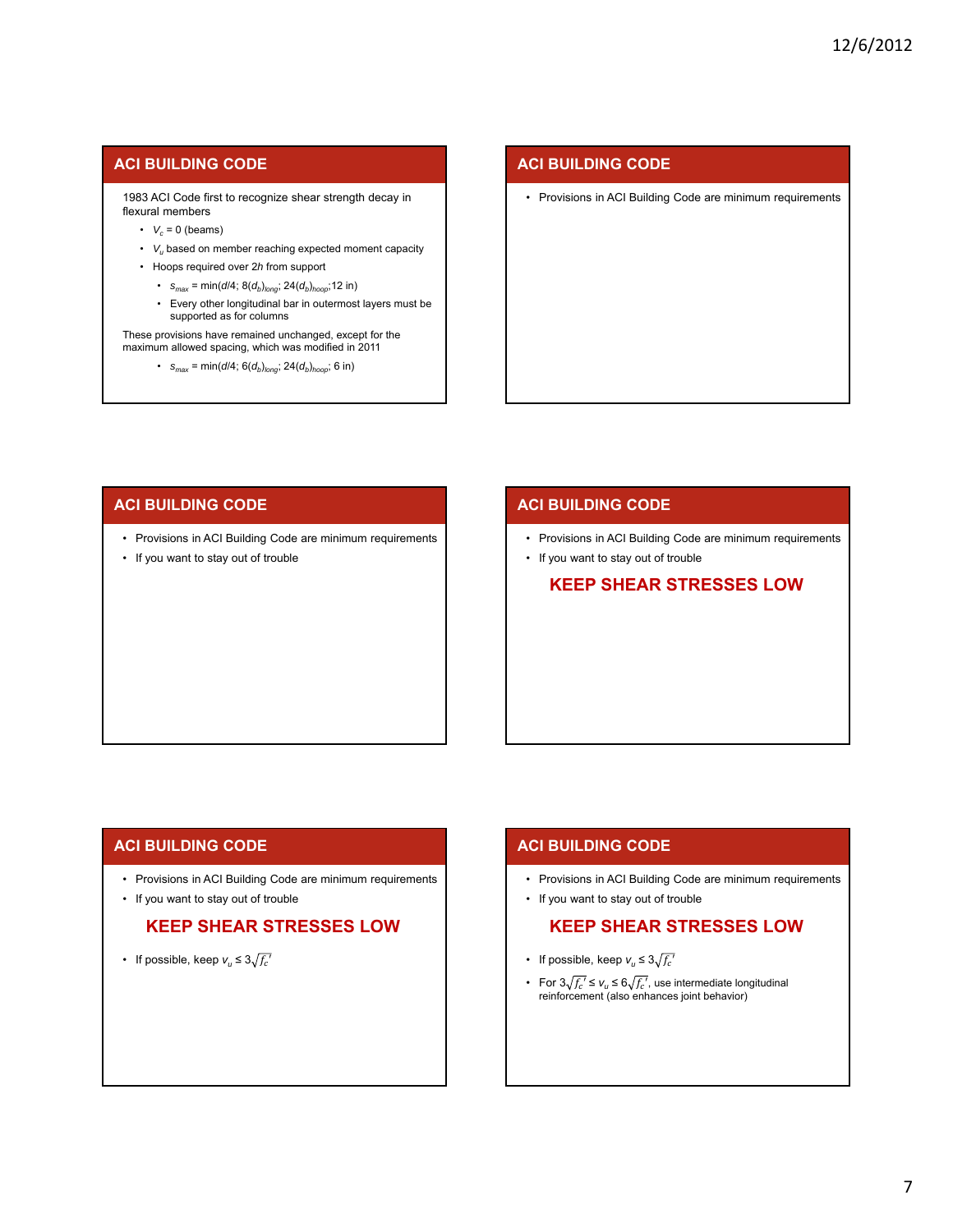### **ACI BUILDING CODE**

- Provisions in ACI Building Code are minimum requirements
- If you want to stay out of trouble

## **KEEP SHEAR STRESSES LOW**

- If possible, keep  $v_u \leq 3\sqrt{f_c'}$ .
- For  $3\sqrt{f_c'} \le v_u \le 6\sqrt{f_c'}$ , use intermediate longitudinal reinforcement (also enhances joint behavior)
- If  $v_u > 6\sqrt{f_c}$ , say **NO**

#### **1990s – Early 2000s**

- Significant focus on defining relationship between  $V_c$  and member deformation (primarily applied to columns): e.g., work at UC Berkeley, UC San Diego
- Substantial work also on estimating drift capacity of columns (e.g., Purdue Univ., UC Berkeley; Japan)



## **ADDRESING SHEAR STRENGTH DECAY AT THE MATERIAL LEVEL** Use of a material with higher tension and compression ductility should lead to a slower shear strength degradation with displacement cycles



### **ADDRESING SHEAR STRENGTH DECAY AT THE MATERIAL LEVEL**



#### **HPFRC FLEXURAL MEMBERS UNDER DISPLACEMENT REVERSALS**

- RC member with closed hoops at  $d/4$ ;  $V_c = 0$
- HPFRC member **DID NOT** contain transverse reinforcement





*(Chompreda and Parra, 2005)*

#### **HPFRC FLEXURAL MEMBERS UNDER DISPLACEMENT REVERSALS 3 3 2 2 Shear Stress (MPa) Shear Stress (MPa) 1 1 0 0** near St **-1 -1 -2 -2 -3 -3 -0.08 -0.06 -0.04 -0.02 0 0.02 0.04 0.06 0.08 -0.08 -0.06 -0.04 -0.02 0 0.02 0.04 0.06 0.08 Plastic Hinge Rotation (rad) Plastic Hinge Rotation (rad) RC Member HPFRC Member**  $v_u = 4.2 \sqrt{f_c'}$   $v_u = 4.9 \sqrt{f_c'}$

*(Chompreda and Parra, 2005)*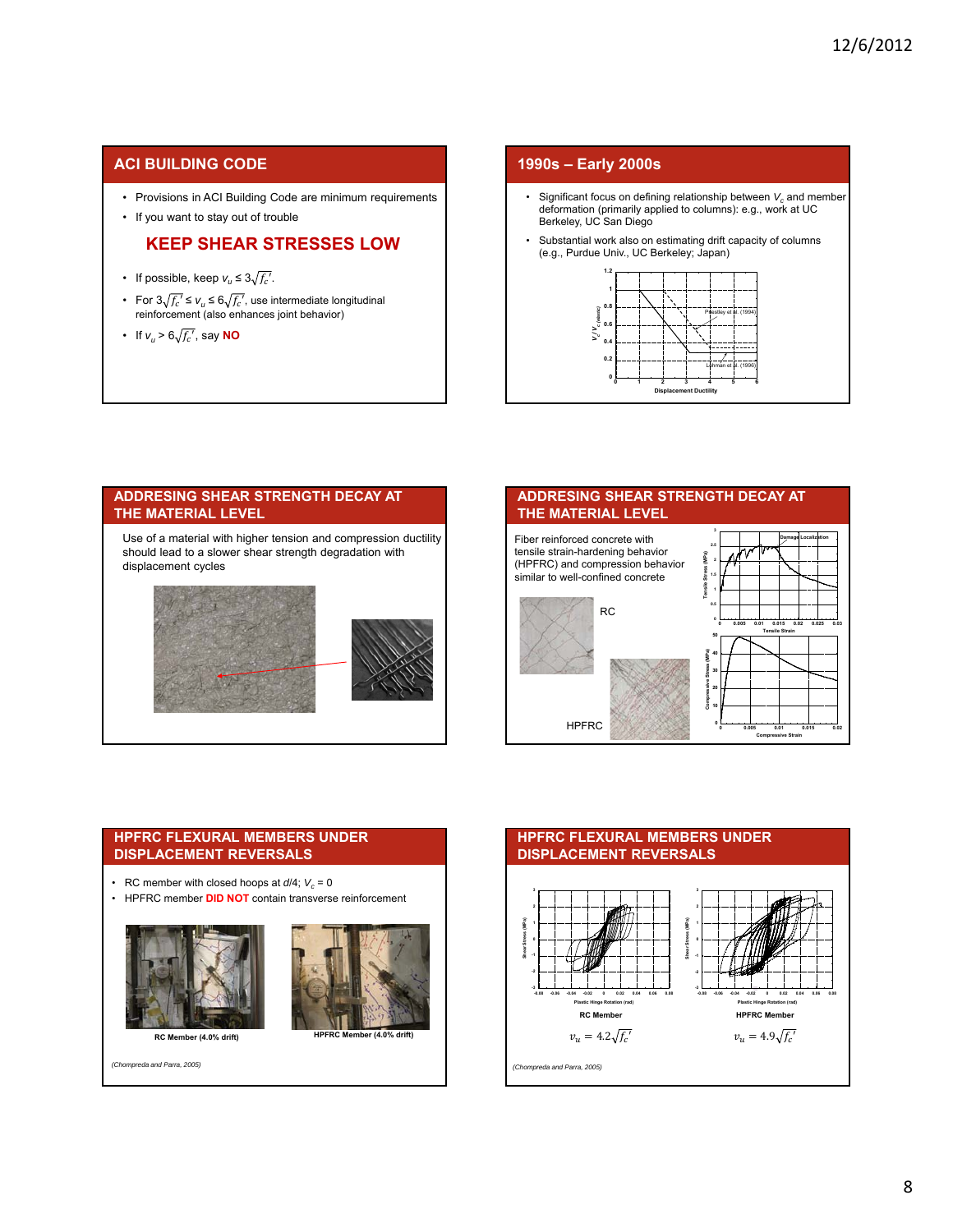



### **SUMMARY & RECOMMENDATIONS**

- Shear strength decay is primarily affected by:
	- Displacement demand, shear stress level, axial load
	- Transverse reinforcement detailing (amount, spacing)

### **SUMMARY & RECOMMENDATIONS**

- Shear strength decay is primarily affected by:
	- Displacement demand, shear stress level, axial load
	- Transverse reinforcement detailing (amount, spacing)
- *"…the use of closely spaced stirrups that are designed to carry all of the shear does not necessarily prevent shear failures…"* Wight & Sozen, 1975

#### **SUMMARY & RECOMMENDATIONS**

- Shear strength decay is primarily affected by:
	- Displacement demand, shear stress level, axial load
	- Transverse reinforcement detailing (amount, spacing)
- *"…the use of closely spaced stirrups that are designed to carry all of the shear does not necessarily prevent shear failures…"* Wight & Sozen, 1975
- Best practice to stay out of trouble is to keep shear stresses low  $(< 3\sqrt{f_c})$  and properly confine concrete core

## **SUMMARY & RECOMMENDATIONS**

- Shear strength decay is primarily affected by:
	- Displacement demand, shear stress level, axial load
	- Transverse reinforcement detailing (amount, spacing)
- *"…the use of closely spaced stirrups that are designed to carry all of the shear does not necessarily prevent shear failures…"* Wight & Sozen, 1975
- Best practice to stay out of trouble is to keep shear stresses low  $( $3\sqrt{f_c}$ )$  and properly confine concrete core
- For moderate shear stress levels (between 3 and  $6\sqrt{f_c}$ ), consider use of intermediate longitudinal reinforcement